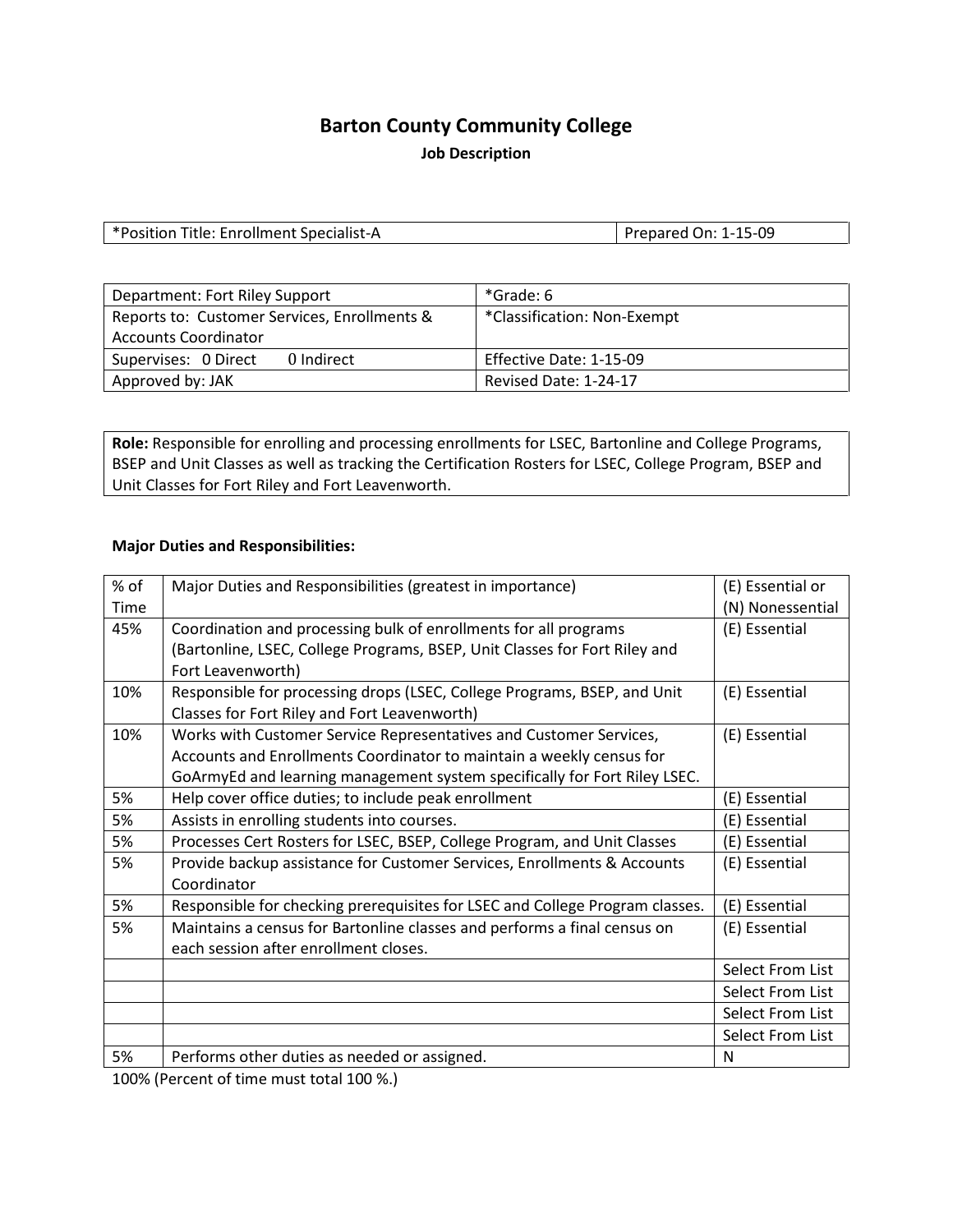## **Expectations:**

| 1. | Commitment to confidentiality standards                                                                                              |
|----|--------------------------------------------------------------------------------------------------------------------------------------|
| 2. | Enforce college policy and procedures                                                                                                |
| 3. | Demonstrated commitment to the highest ethical standards of professional practice, as well as<br>personal and professional integrity |
| 4. |                                                                                                                                      |
| 5. |                                                                                                                                      |

#### **Knowledge and Skills:**

| *Experience:           | Six months to two years of similar or related experience.                                                                                                                                                                                                       |
|------------------------|-----------------------------------------------------------------------------------------------------------------------------------------------------------------------------------------------------------------------------------------------------------------|
| *Education:            | A high school education or GED.                                                                                                                                                                                                                                 |
| *Interpersonal Skills: | Courtesy, tact, and diplomacy are essential elements of the job. Work involves<br>much personal contact with others inside and/or outside the college for<br>purposes of giving or obtaining information, building relationships, or soliciting<br>cooperation. |
| Other Skills:          | Organizational and follow-up skills. Effective communication skills. Ability to<br>analyze and solve problems.                                                                                                                                                  |

# **Physical Safety/Working Environment:**

| *Physical Safety:     | The work is sedentary. Typically, the employee may sit comfortably to do the<br>work. However, there may be some walking, standing, bending, carrying of<br>light items, driving an automobile, etc. No special physical demands are<br>required to perform the work. |
|-----------------------|-----------------------------------------------------------------------------------------------------------------------------------------------------------------------------------------------------------------------------------------------------------------------|
| *Working Environment: | $\boxtimes$ Regular exposure to favorable conditions such as those found in a normal<br>office or classroom.<br>Occasional exposure to objectionable conditions or variations such as<br>those found in variable weather conditions or light industrial settings.     |
|                       | Regular exposure to unfavorable environments such as:<br>weather<br>body fluids<br>toxic laboratory                                                                                                                                                                   |